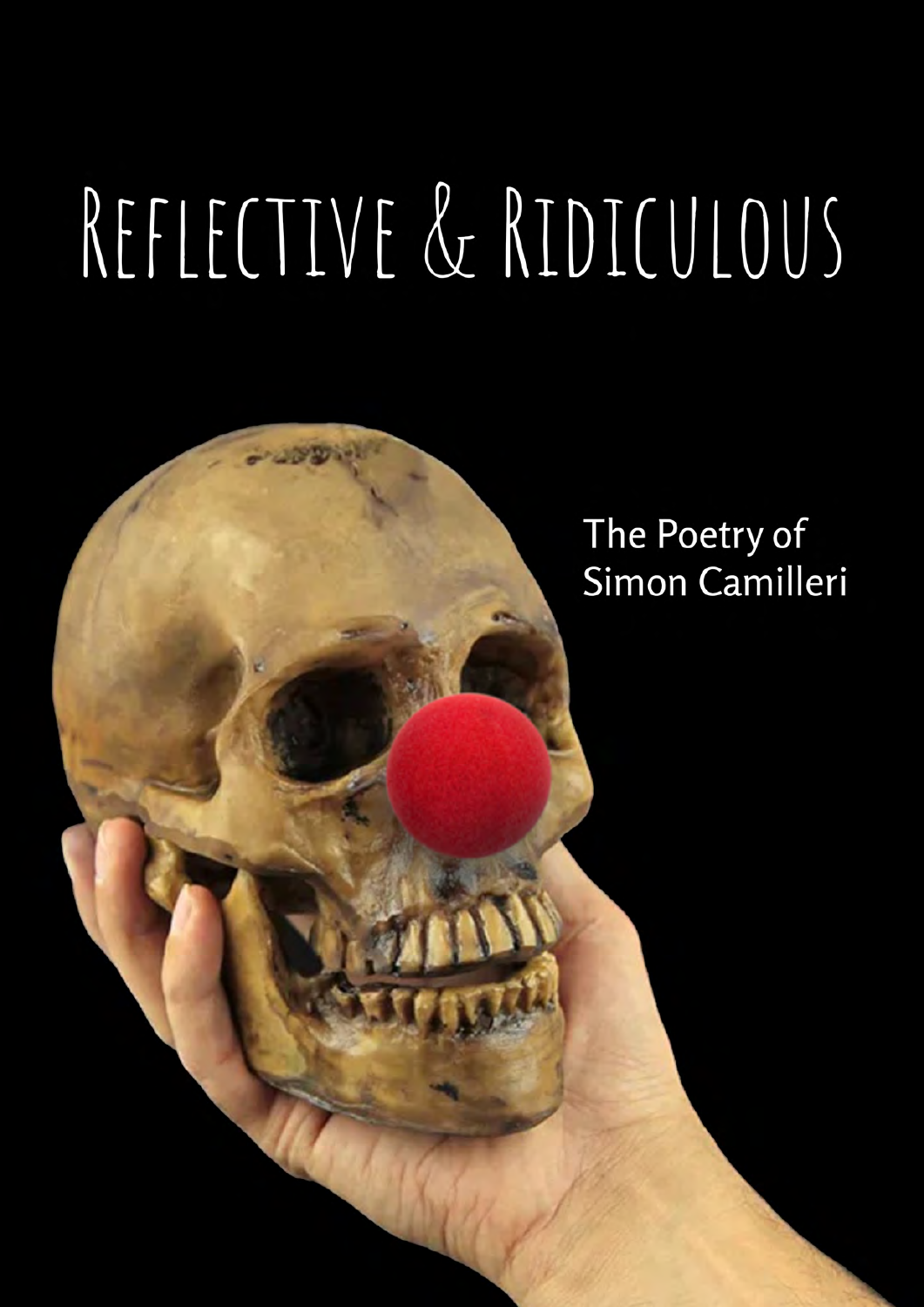# **REFLECTIVE POEMS**

| <b>THE MAN IN THE MOON</b>               |                                           | A reflection on humanity (Pg 2)                          |
|------------------------------------------|-------------------------------------------|----------------------------------------------------------|
| <b>SONSHINE</b>                          | A reflection on God (Pg 3)                |                                                          |
| <b>EASTER SATURDAY</b>                   | About the darkness before the dawn (Pg 5) |                                                          |
| <b>#LETTHEMSTAY</b>                      |                                           | A poem about refugees and abortion (Pg 6)                |
| <b>DEATH</b>                             |                                           | A reflection on being free from the fear of death (Pg 7) |
| <b>THE END OF THE WORLD</b>              |                                           | A reflection on how the world might end (Pg 8)           |
| <b>LOVE HATE RELATIONSHIP</b>            |                                           | About how we find it hard to let go of hate (Pg 10)      |
| <b>WOW GOD! THANK YOU, SORRY, PLEASE</b> |                                           | A kid's guide to prayer (Pg 11)                          |
| <b>WHEN SANTA SHARED THE GOSPEL</b>      |                                           | A sequel to Simon's first book (Pg 12)                   |

# **RIDICULOUS POEMS**

| <b>WITHOUT A THUMB</b>       | A comic poem about thumbs (Pg 14)                    |
|------------------------------|------------------------------------------------------|
| <b>KNOW THYSELF</b>          | A fun poem about alcohol (Pg 16)                     |
| <b>BRAAAINS</b>              | A silly poem about zombies (Pg 17)                   |
| <b>MARY HAD AN EVIL LAMB</b> | A comic horror parody (Pg 18)                        |
| <b>McGLOON'S BALLOONS</b>    | A silly story best done in a Scottish accent (Pg 20) |

# **TONGUE-TWISTERS**

| <b>SELLING SEA SHELLS</b>     | (Pg 21) |
|-------------------------------|---------|
| <b>PAUL THE APOSTLE</b>       | (Pg 21) |
| <b>A BETTER BETTY BOTTER</b>  | (Pg 22) |
| <b>BONUS: A POSITIVE TEST</b> | (Pg 23) |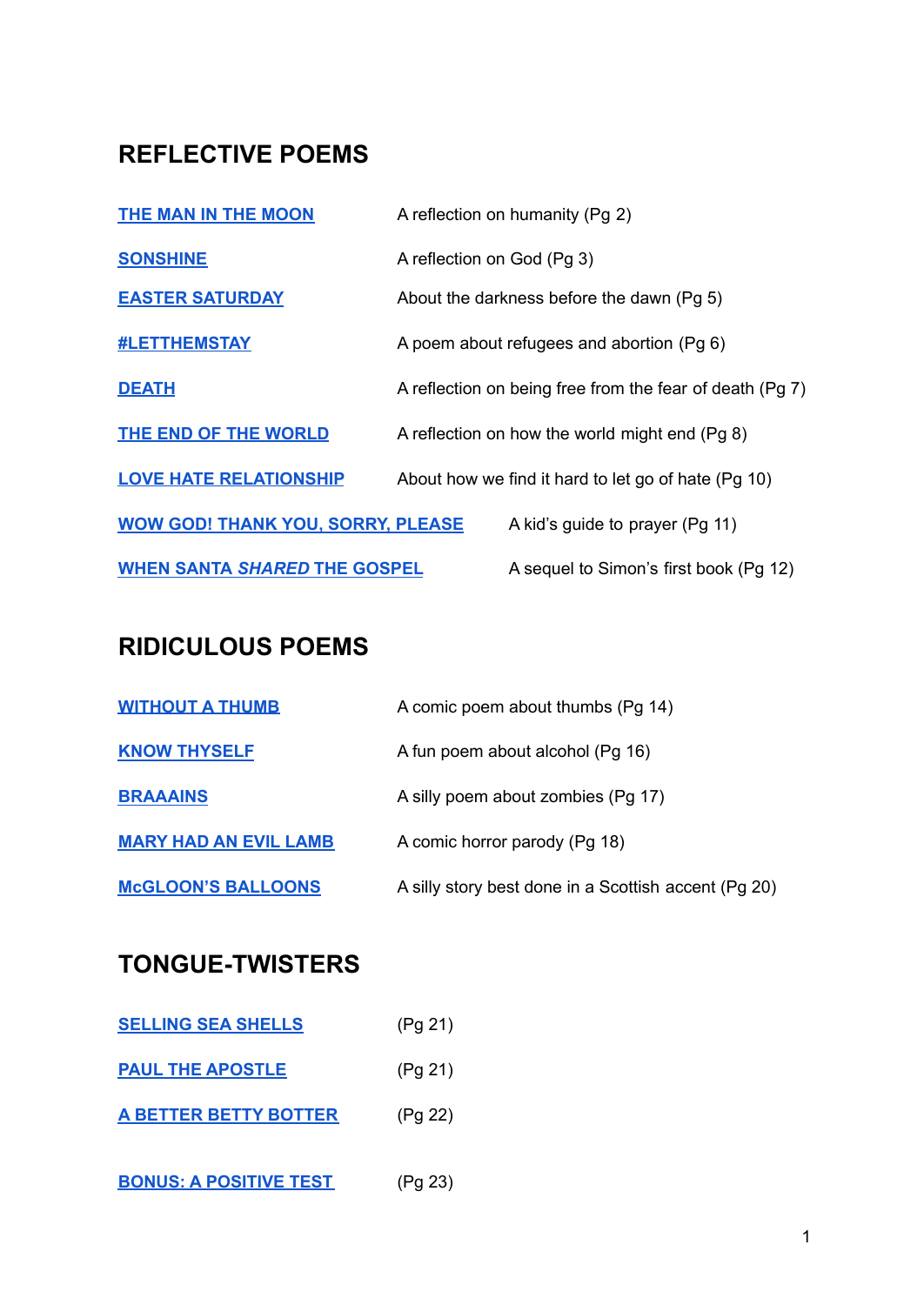#### <span id="page-2-0"></span>THE MAN IN THE MOON

Let us pause and consider the Man in the Moon, He glows with a light that isn't his own. Created to shine in the darkness of night By reflecting the glory of another's light.

For it's by the sun's light that the moon can be known And it's by the sun's light that its beauty is shown. It's the sun that now holds all the orbits in place. If the sun let it go it would be lost in space.

Yet the man in the moon wishes he could break free. He thinks of his orbit as like slavery. Every lunar eclipse, to the earth's furthest side, The moon tries to escape, and like Adam he hides

In the shadow of earth where he thinks none can see. And there in the dark, he declares "Now, I'm free!" "Now it's *my* time to shine. My own light fill the skies!" So he tries to shine light. Yes he tries and he tries...

But he can't. He's a moon. Not a sun. Not a star. And you can't be enlightened lest you know what you are. Still as the moon's orbit from the earth's shadow slips, The moon vows to try harder, the next lunar eclipse .

The moon is a fool. Just like you. Just like me. There's a reason why madness is called "lunacy". The moon thinks he's so big and the sun looks so small. If he only could see the sun's not small at all.

Even to us on the earth, they both look the same size. But it's due to perspective, it's a trick of the eyes. You could fit 64 million moons in one sun! Yet the man in the moon thinks that he's "Number One".

So later tonight in the moon's bright reflection. Do your own reflective introspection. See the man in the moon. Cos if you can, You'll see that the moon is there in the man.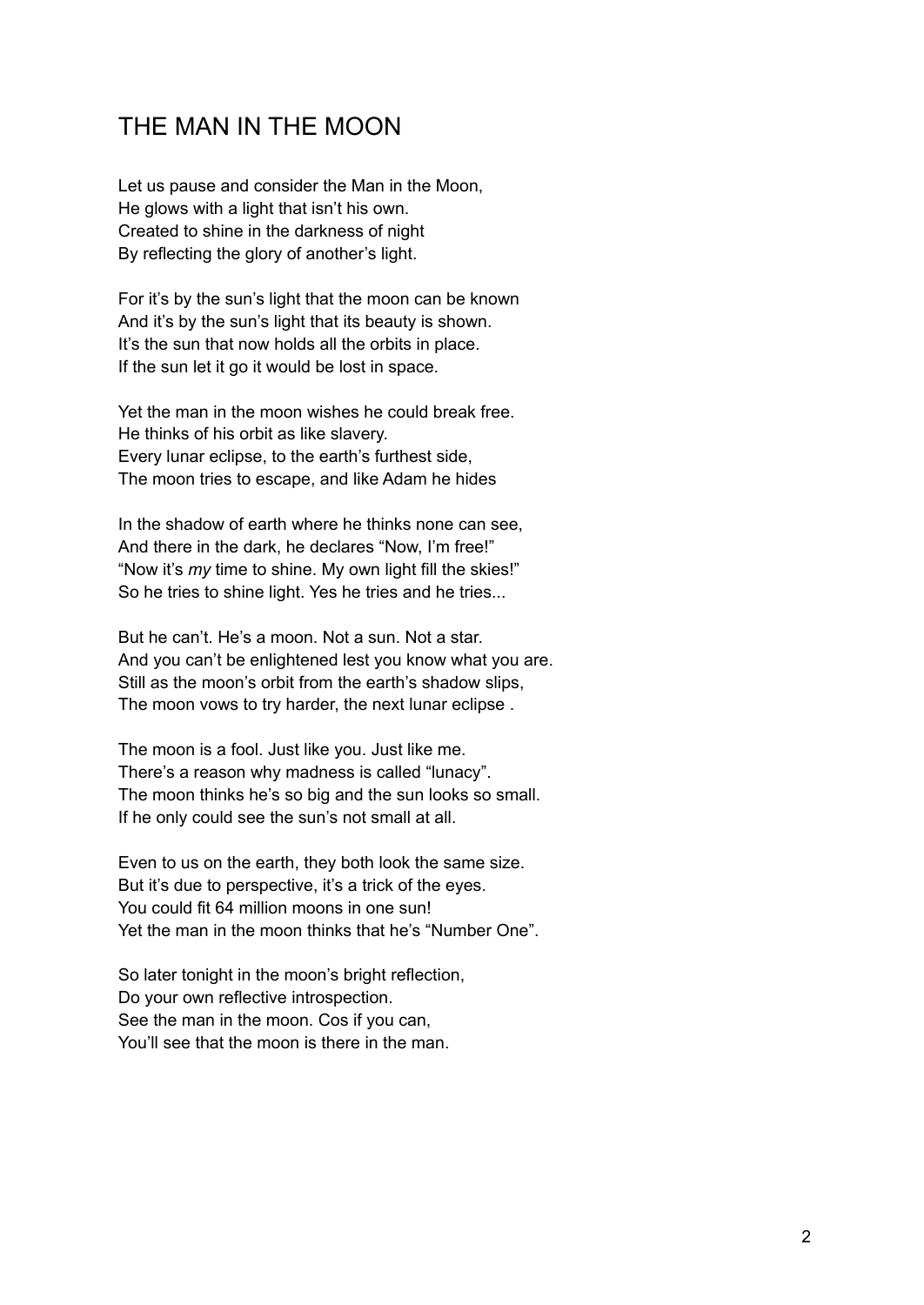#### <span id="page-3-0"></span>SONSHINE

No wonder ancient people Thought the sun must be a God. To think it is a deity Is really not that odd.

By day its fire provides us warmth, Its sunshine gives us light, And reflecting off the moon It even lights our way night.

We need the sun to give us life, To grow our daily bread. Without the sun our planet Would be cold and dark and dead.

But though it is a source of life It also makes us fear. We must find rescue from it's heat. We can not draw too near.

And though we will be like the blind If we don't have its light, To dare to stare upon its light Will steal our gift of sight.

It's brilliance is too holy. It's fire is too hot. It's size dwarfs our planet. Yet these things are oft forgot.

As we gaze upon a sunset And enjoy its warmth and glow, We can take the sun for granted And forget these things we know.

No wonder ancient people Saw a god within the sun. The sun is like a deity In ways much more than one.

But the sun above is not a god. One day its light will fade. It is not a Creator. Like us the sun was made.

The sun's more like a diplomat - A King's ambassador. To shine the truth of the True God, That's what the sun is for.

*(continued next page)*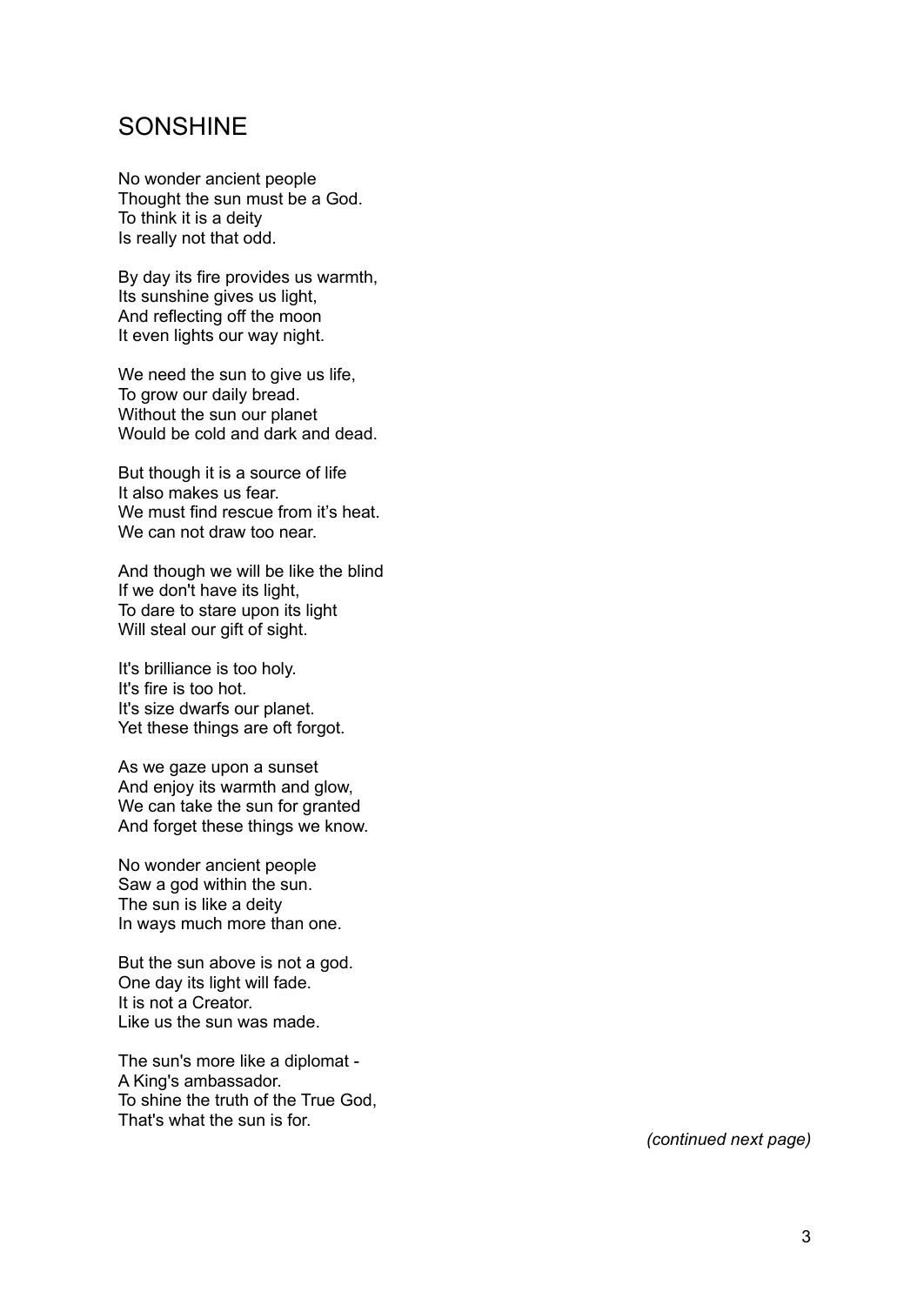It's blazing light and heat and size Is brilliant allegory. A great and glorious spotlight Pointing to Another's glory.

And one day there will be no sun And there will be no night. For the Lamb of God will be our lamp His glory be our light.

So when you see the sunshine Know there is a greater One Let's shine like stars towards that day When the sun is replaced by the Son.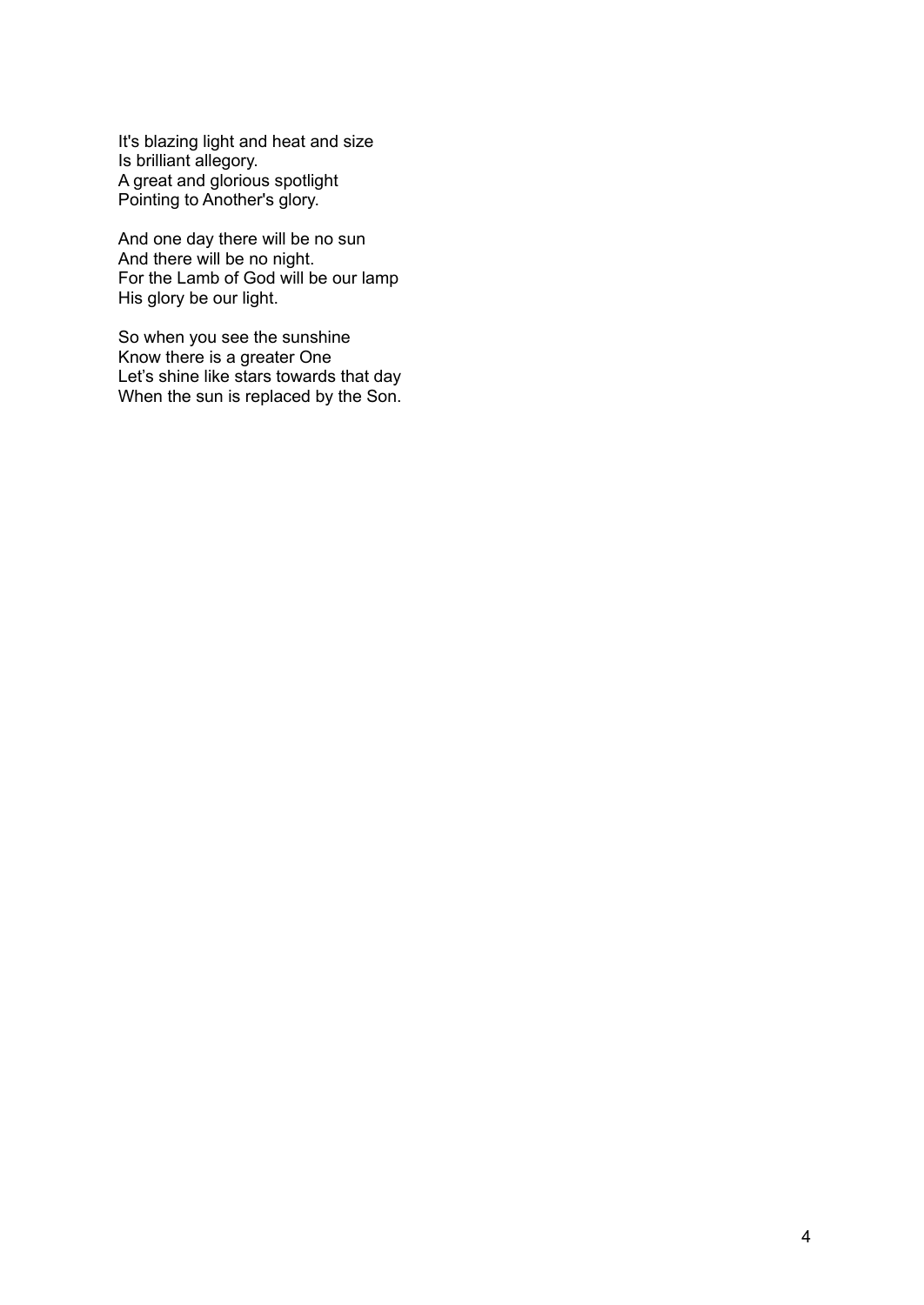### <span id="page-5-0"></span>EASTER SATURDAY

The day after tragedy

When all seems lost

When God looks like He has failed

When your hopes are dashed

When the bubble is burst

And the tomb is sealed

When your expectations about how life is supposed to be and God is supposed to work are left in tatters

And you are left confused and disillusioned

Unsure of what comes next

Unsure… And unaware

That God is still in control

That God has a plan

That God is doing something through the suffering and the tragedy

That God might be bringing about something you never would have imagined

Outside of the box

Better than a world where not His will but mine is done

Where your Saturday is not simply the day after Friday

But also the day before Sunday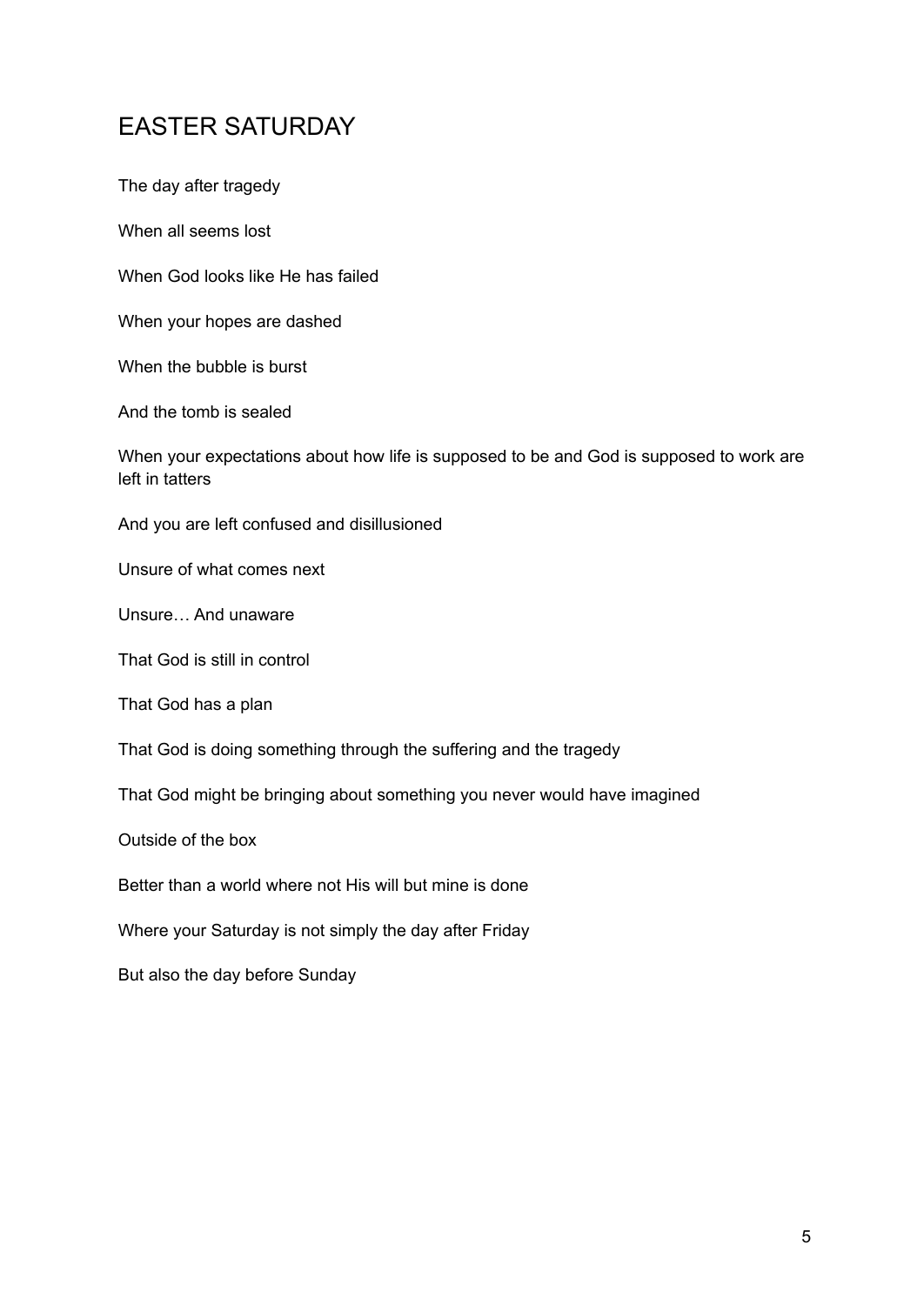#### <span id="page-6-0"></span>#LETTHEMSTAY

Through dark and watery passage they arrive With empty hands, for all that they possess Is the desperate desire to survive And the beating heart within their chest.

They have not come because they had a choice. Where else on earth are they supposed to flee? They have no power, no freedom, no voice. They come to us like an innocent refugee.

But will they find upon their journey's end A welcome home? A door open or closed? Will they meet an enemy or a friend When our shared humanity is then exposed?

Sure, this is our home, and this is our life, And they have arrived uninvited, But how can we turn our backs to their strife? We can't close our eyes once they are sighted.

Will we insist on our right to turn them away. Condemning them unto a watery tomb? Or will we hashtag "let them stay" For those tiny refugees in the womb?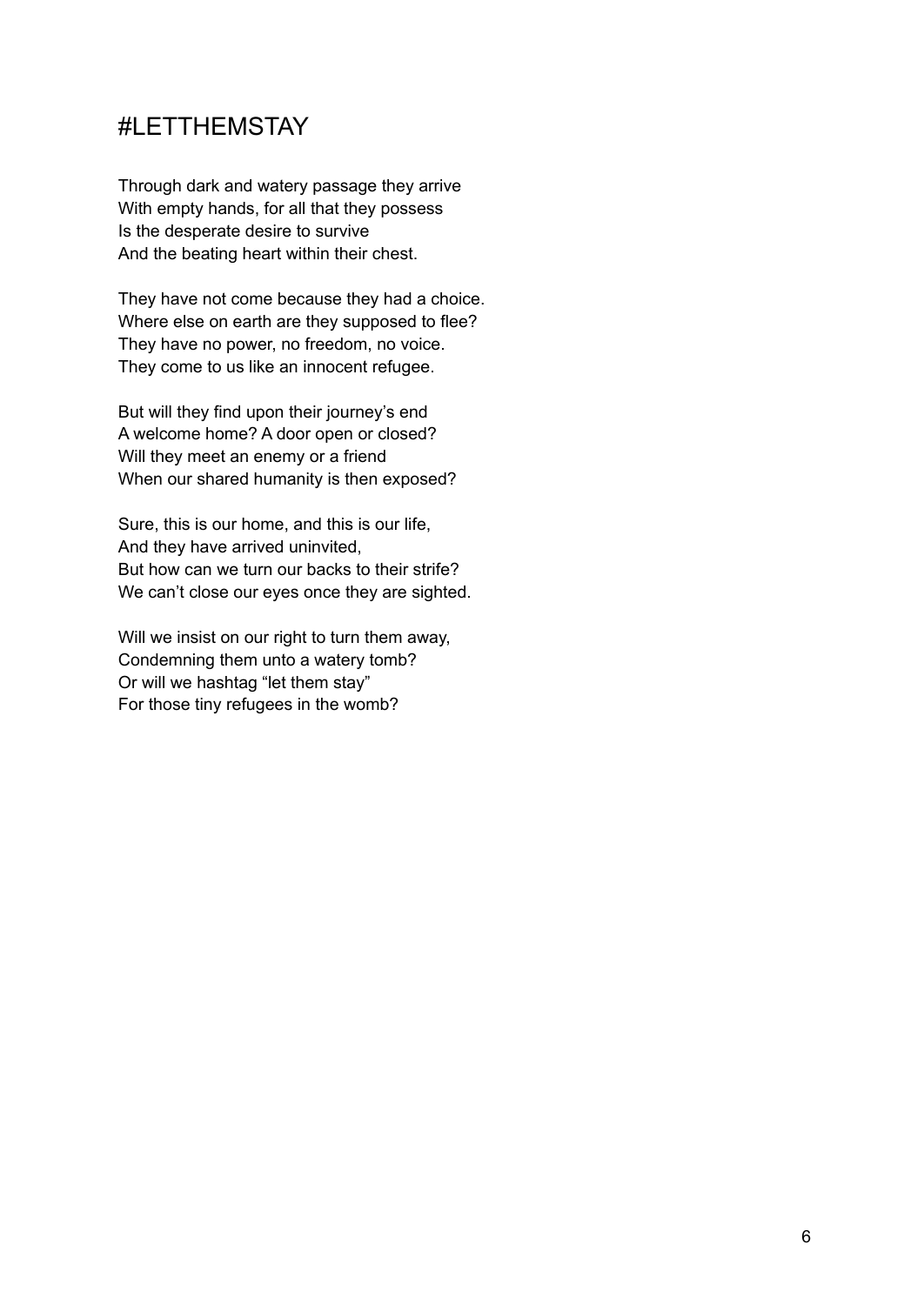#### <span id="page-7-0"></span>**DEATH**

I'm not afraid of death I have no fear to take that final breath I have no need to clasp And clammer to hold my life within my grasp Death has no sting When your life is held by life's King

See, I have already faced My death when Jesus died in my place He died my death for me Exhausting my sin's deserved death penalty What could I do But repent from my allegiance to The sin that caused his death Opening my empty hands to receive this gift In the blinking of an eye My life estranged from Life did die And it was then That my new life was born again

And so I now fear not That my body will one day begin to rot My end already came My death certificate already framed My funeral is done And now my everlasting afterlife has come

And though I still In some sense live in wait until Jesus returns again I do not live in fear of the end When I farewell mortality's strife I won't face death – but more and better life So now I am free to live A life where I am free to give Free to bless With blissful self-forgetfulness Without a thought Of holding on to what I've bought For Jesus' sacrifice Has bought my life and paid the price That I could never pay And so for him I live today and every day Free of fear Even as death draws daily near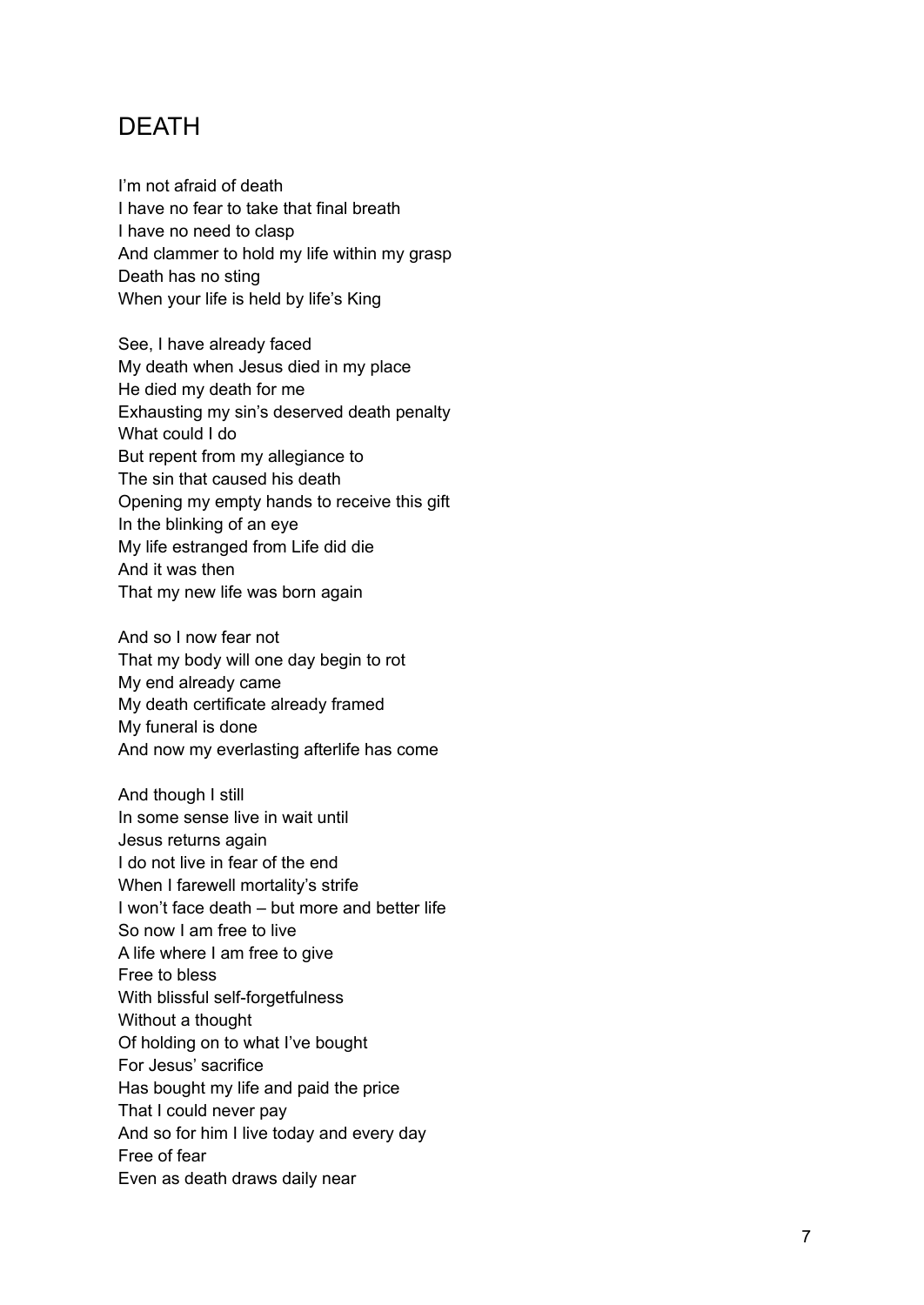#### <span id="page-8-0"></span>THE END OF THE WORLD

There are many thoughts how the world might end. Some look at why. Some look at when. Some look at where the signs you'll find. Some look at who is left behind. Some point to nuclear explosions. Some point to warming of the oceans. Some say a virus like Bird Flu Will one day come and then we're through.

Some say that we should look to space, A meteor might end our race. Or aliens may soon attack, So make sure your bunker is stacked. Some say the sun will cause our end. But chill it's a billion years til then.

For me, when thinking bout the end The one on whom I can depend. Is he who made the stars in space, And he who made the human race. The one who can cure all disease Can also walk on warming seas. The one who started all creation Is where I'll get my information.

Jesus did say the end will come. When he returns, then all is done. There will be those who claim it's near. But on this point Jesus is clear Earthquakes and wars and global strife Will just be part of normal life. They are the birthpains, they are signs, But they don't tell us dates or times.

When Jesus' plans are fully done It's only then that he will come. But though no one knows when he'll visit, When that day comes you will not miss it. It won't be secret, won't be small. It will be clearly seen by all. All people will before him stand And he will judge the hearts of man. And all that matters in the end Is whether he is foe or friend.

*(continued next page)*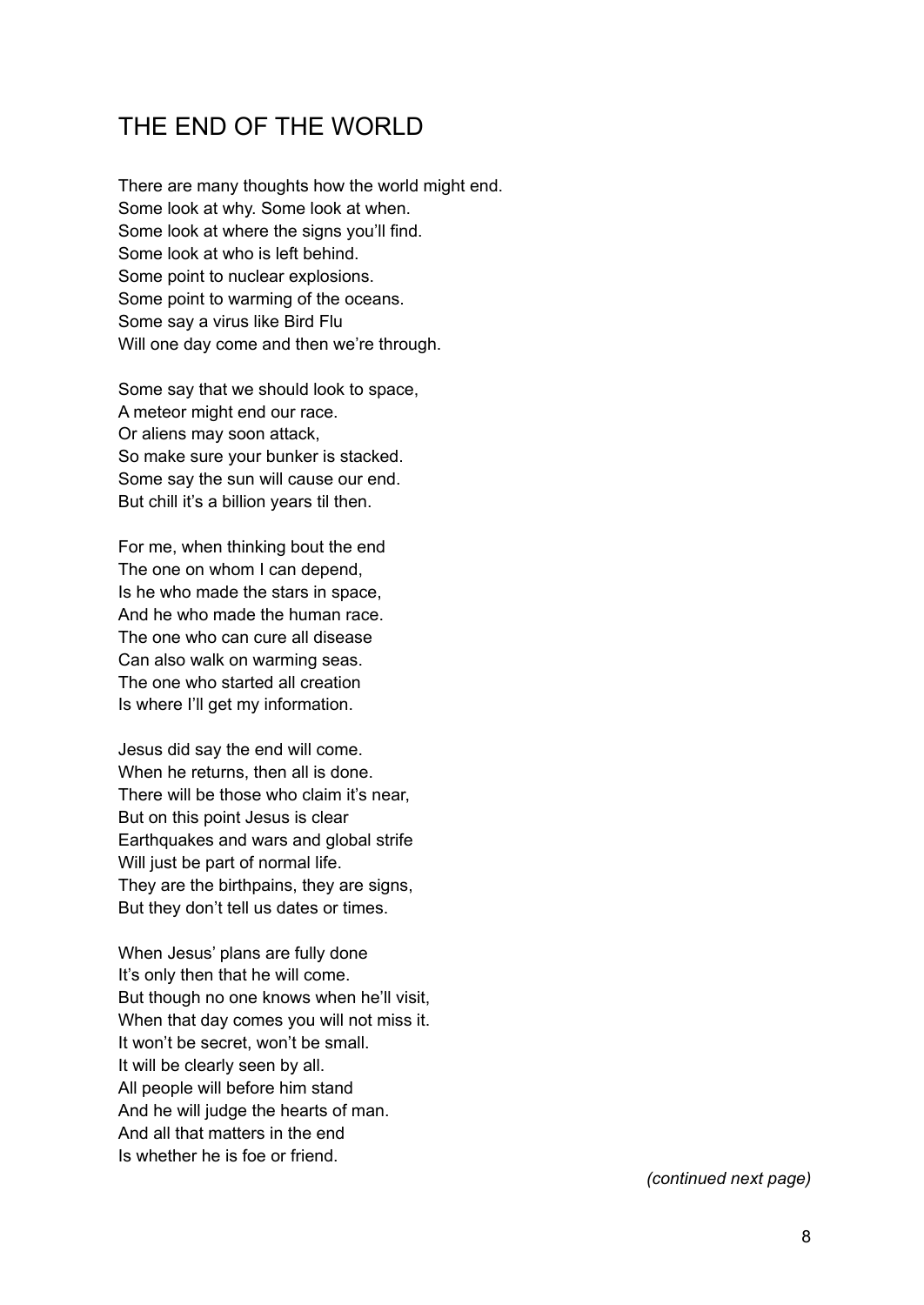The words of Jesus I find heavy, But they are clear so we'll be ready. His authority I believe is true. But that is me, what about you?

Each end of the world prophecy Promotes some life philosophy. Whether it comes from space or us, Or at the return of Jesus,

Whether it's caused by warming seas, Each theory has its priorities. The world will end. You should think about how. It will effect how you live now.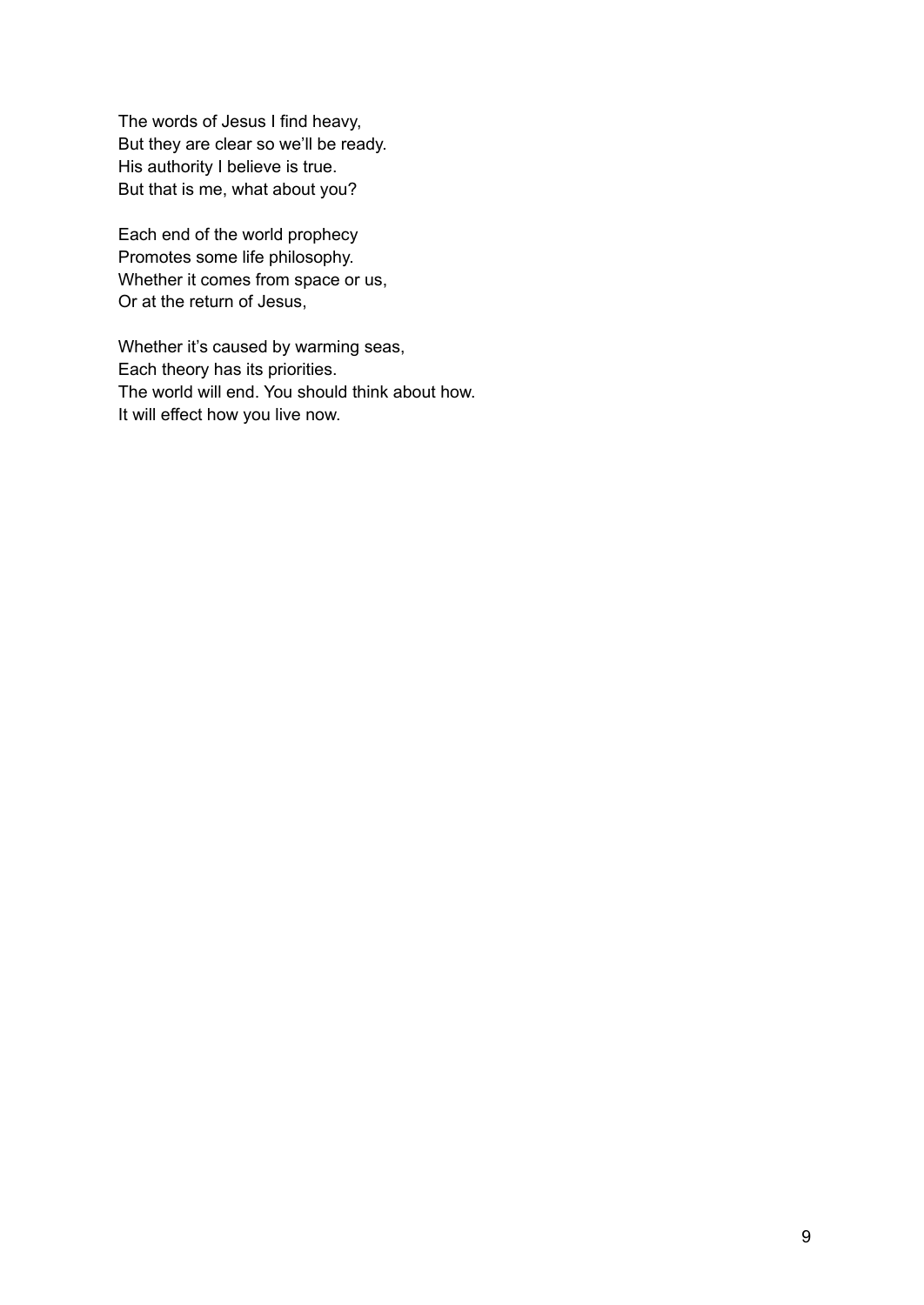#### <span id="page-10-0"></span>LOVE HATE RELATIONSHIP

I love my hate I hold it close It keeps me warm It holds my tears My broken heart It shields from pain Ensuring it won't break again

My hate's my friend It sits with me It hears my tale It nods its head It does not judge It does not speak It seethes for me when I am weak It understands It validates It justifies It advocates It stands with me Against the throng Alone acknowledging the wrong

How could I Sacrifice my hate? How could I Give up such a friend? To let it go Says I admit That there was no real cause for it.

The only way I could let go Would be if God Replaced my hate It plays too much A vital role Its loss would leave too great a hole

God waits to see What I will do Will He be my hate's substitute? Will He be my true advocate? Will I trust Him more than my hate?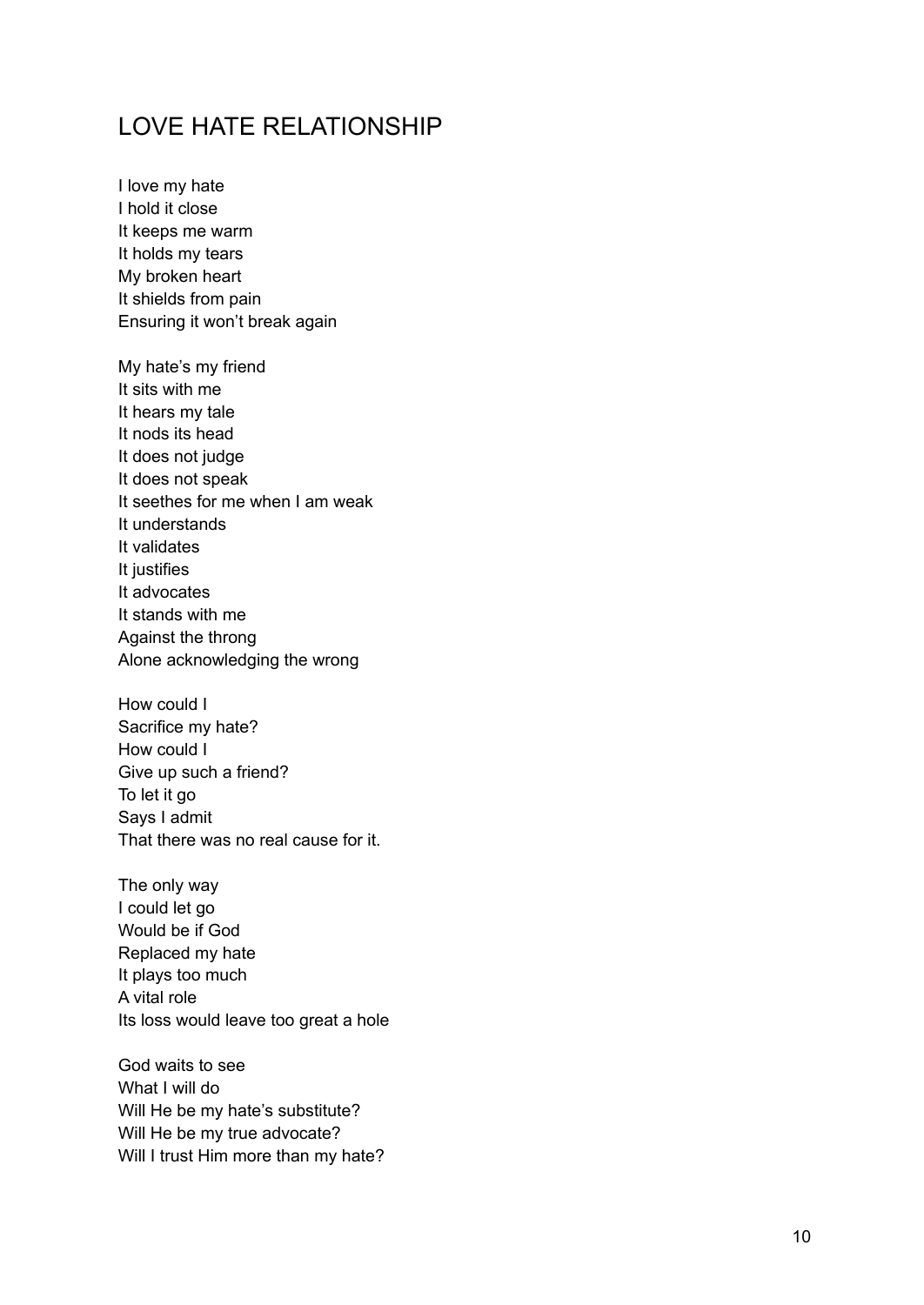#### <span id="page-11-0"></span>WOW GOD! THANK YOU, SORRY, PLEASE

What is prayer? It may sound odd But prayer is just talking to God.

You can do it anywhere! Tucked in bed or on a chair. At the park or in the car. It doesn't matter where you are! And even if no one else heard God would hear your every word

So why not say a prayer right now? If you're not sure, I'll show you how.

See, when I talk to God each day, There are four things I like to say: Wow God. Thank you. Sorry. Please. I pray about each one of these...

- WOW GOD Wow God, you're loving! Wow God, you're great! Wow God! All things you did create! You made the sun, the worm, the cow, So first of all I just say "Wow!"
- THANK YOU I thank you God for all you give. I thank you for the life I live. I thank you most for Jesus who Has died for me. Dear God, thank you.
- SORRY I'm sorry God when I'm not good, When I don't love you as I should. Through Jesus' death forgive my sin And help me love and live like Him.
- PLEASE And lastly God I ask you please Provide all of my daily needs. Please help me grow to trust in you And help all those who need you too.

Wow God. Thank you. Sorry. Please. And now we've prayed all four of these. And every prayer I end the same: I pray these things in Jesus' name. Amen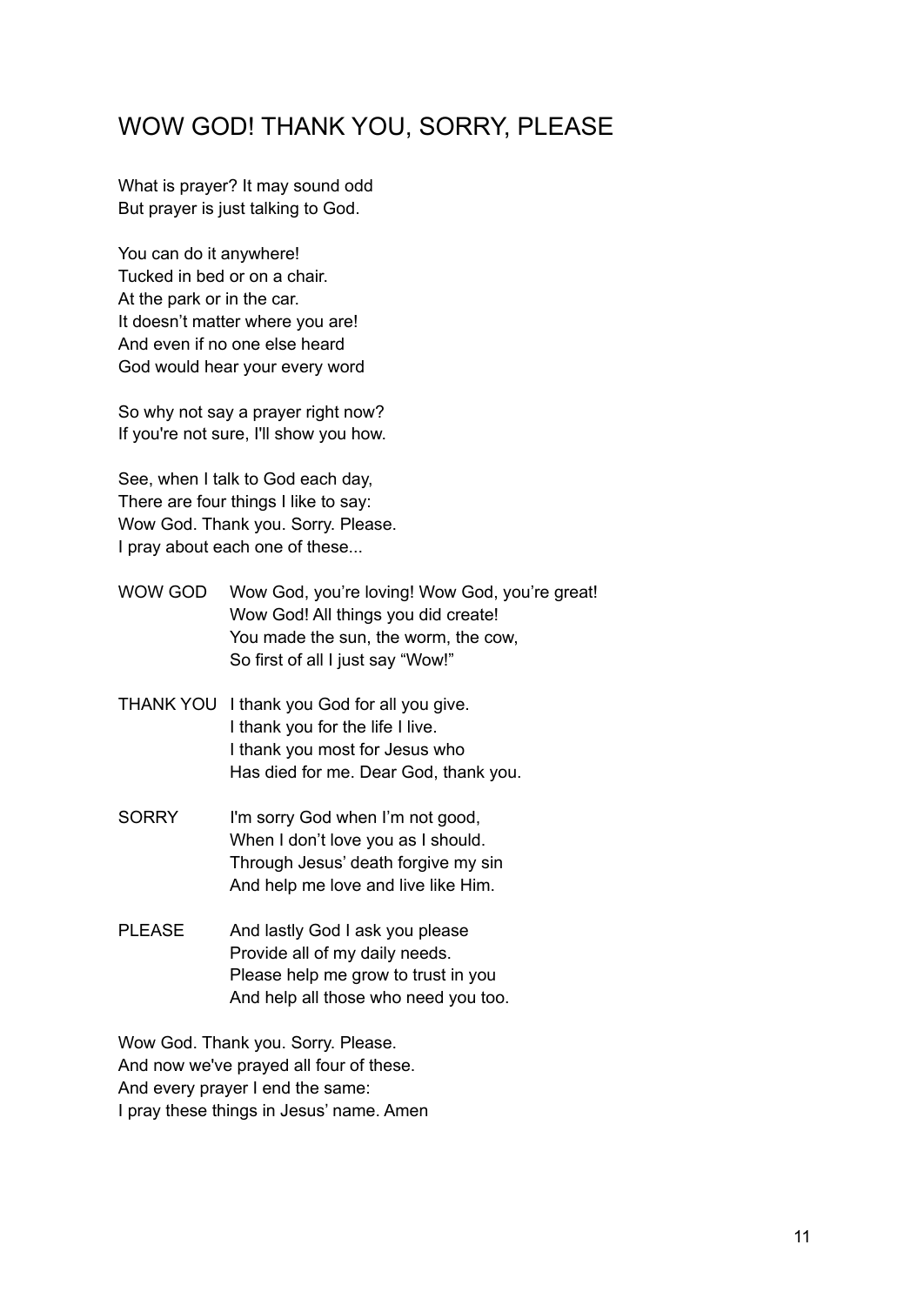#### <span id="page-12-0"></span>WHEN SANTA *SHARED* THE GOSPEL

A sequel to "When Santa Learned the Gospel"

When Santa shared the gospel, he went first to Easter Bun ny. He wasn't sure how he'd respond, if he would find it funny. He wasn't sure if he would scoff, or if he'd turn his back. In truth, he had just no idea how Bunny might react.

But Bunny was a friend of his and so what could he do? The gospel had transformed his life. It could bless Bunny too. The gospel had led him to Christ and he'd been born again. So Santa knew he couldn't keep this good news from his friend.

He loved his friend and had to share he was a new believer, But he didn't want to jeopardize their solid friendship either. And so when Santa knocked upon the Easter Bunny's door, His heart was filled with hope and fear (but fear a little more).

The Easter Bunny greeted Santa with a smile of joy "What brings you 'round?" He laughed, "Or have I been a 'naughty boy'?" "Well funny you should say that." Santa said as he sat down, "I've actually had that whole system of thinking flipped around!"

"I've got something to tell you. I feel awkward. A bit scared. I know I don't know all that much, but what I know, I'll share." So Santa shared the gospel. It was simple. It was short. And when he stopped he couldn't tell at all what Bunny thought.

He worried he had caused offence. Was their long friendship wrecked? But then his friend said something Santa didn't quite expect…

"That's great." smiled Easter Bunny. "Yeah, I'm really glad for you. You probably didn't know, but quess what? I'm a Christian too!" "What news!" cried Santa joyfully, "This must be brand new, is it? How'd you learn about the gospel? Did my elf friend pay a visit?"

The Easter Bunny laughed, "Nah, my folks are Christians too! I was brought up with the gospel. I've always known it's true. I attend my local church each week, and mid-week Bible Study. Hey! Now that you're a Christian, we can be church-going buddies!"

At this Santa was puzzled. He'd known Bunny now for ages. He'd never seen him go to church or turning bible pages. He'd never heard him talk of Christ or sharing the good news. And Bunny said, "Look Santa, I can see you're quite confused."

*(continued next page)*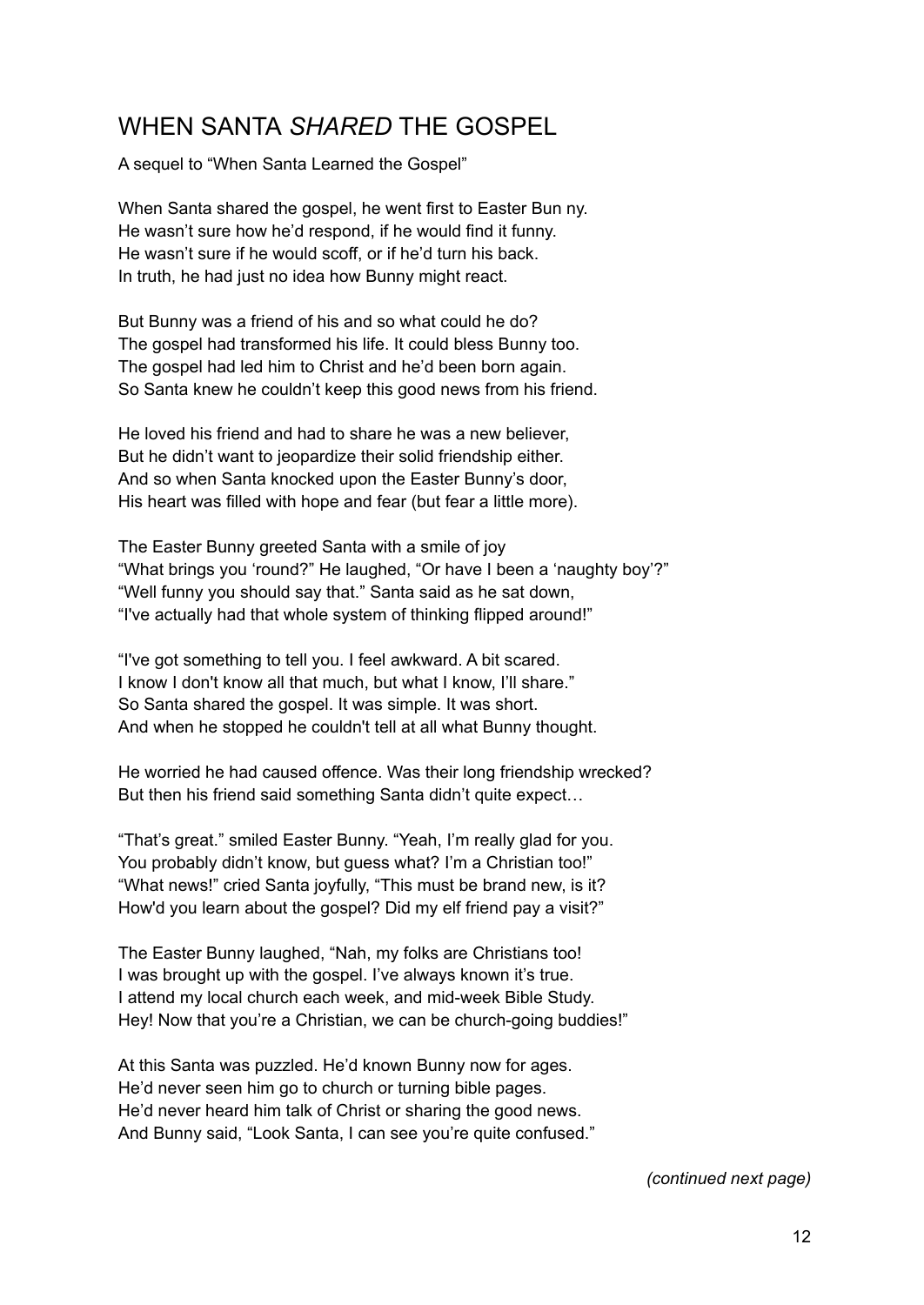"See, I'm not much of a talker. Definitely no evangelist! I'll answer questions if I'm asked, but if not, I won't insist. My philosophy is simple. It's a saying I once heard: 'Preach the Gospel at all times. And if needed then use words.'"

"I like that motto. Words are hard! I'd rather preach through deeds. And so instead of talking I've been sowing subtle seeds."

"Like, you know how every Easter I make you a hot cross bun? Well, I hoped that cross might vaguely point you the 'Jesus' one. And the eggs I paint each year are symbols of the resurrection. I guess I hoped you'd see the subtle gospel-rich connection.

"Why didn't you just tell me?" Santa asked, shaking his head. "Well, I didn't want to force my faith upon you." Bunny said. "I had really hoped to ask you if you'd come to church with me. But for years I've just been waiting for the opportunity."

"Oh Bunny", Santa sighed, "I'm sorry that you felt that way. I understand you feeling awkward but there was no need for delay. The gospel has the power to save, you shouldn't feel ashamed! You're the Easter Bunny after all. The gospel's in your name!"

"When I first learned the gospel, I was told it by an elf. Her example showed me all you need to do is be yourself. There's no need to be clever. Don't have to try to sell it. You don't have to be subtle. All you have to do… is tell it."

"Look, I'm all pretty new to this, so don't think I'm comparing, But if Jesus is alive, my friend, that's good news that's worth sharing!" "You're right," said Bunny sheepishly, "I've wasted time I know. I could have shared the gospel with you years and years ago.

"Well, no regrets!" smiled Santa, "Let's go out and celebrate!" The Easter Bunny grinned and said, "You know what? That sounds great!" His bunny eyes were twinkling as fresh joy filled his face, "And while we're out how 'bout we go swing past Tooth Fairy's place?"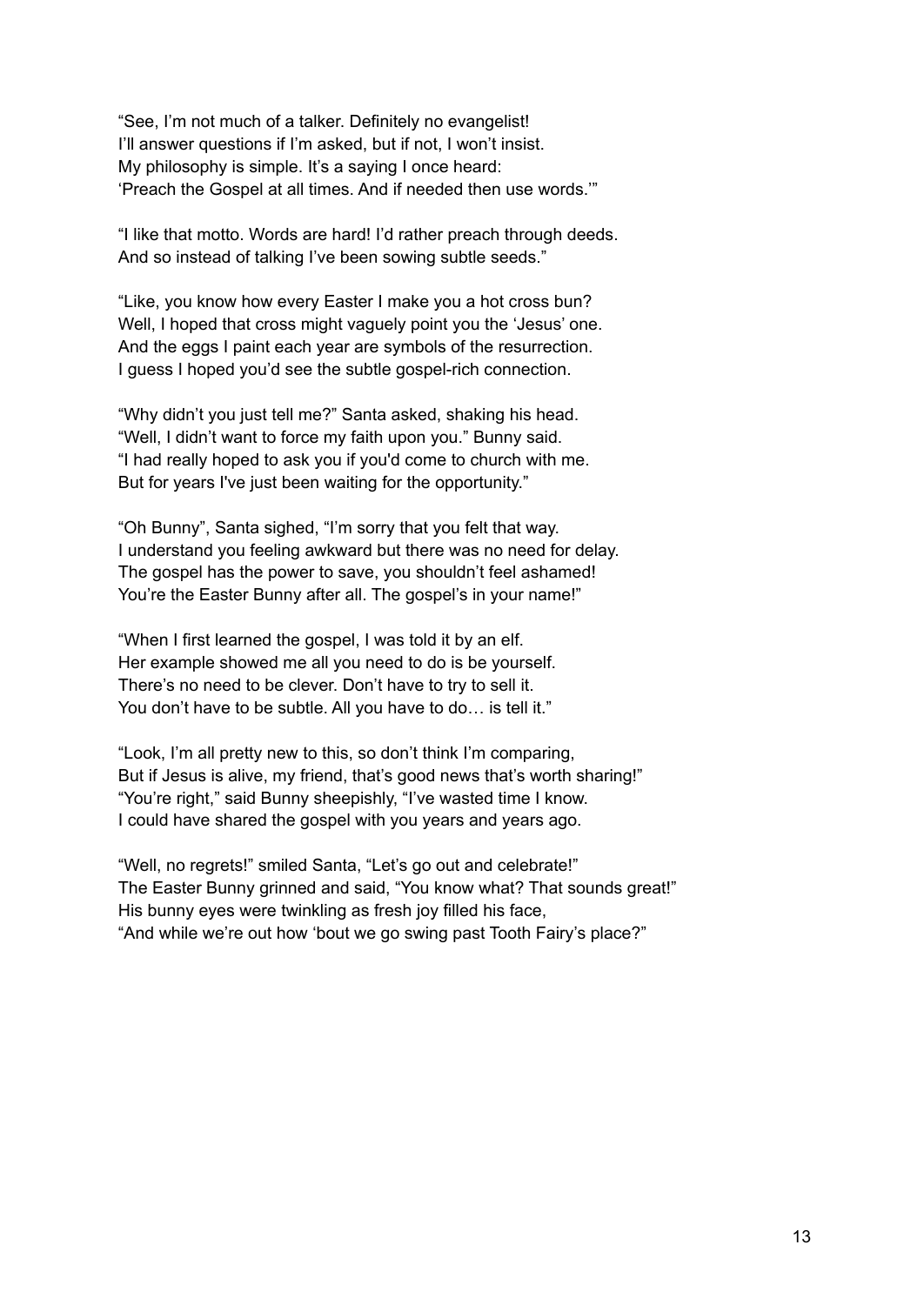#### <span id="page-14-0"></span>WITHOUT A THUMB

Without a thumb, is life that bad? Does it really disable? The corporate myth that "thumbs are great" I'd say is just a fable.

Sure scientists may claim that Man is more evolved, proposing that we would still be like the apes without our thumbs opposing.

But I say "bah!" What do they know? They've never lived without them! Until they try a thumb-free life I'll continue to doubt them.

They could (like some) shatter their thumb and if they did I'd wager they'd soon discover life thumbless is nothing really major.

Sure, you can't grip, things tend to slip. and doorknobs are an issue. True, jars stay jarred cos lids are hard without that thumby tissue.

Sure, you feel hexed when trying to text and pens are also tricky, And standing at the urinal It's hard to hold your… keys or other such items you might be holding while standing at the urinal.

And don't begin to think you'll win if "Thumb Wars" is declared. But still it's true, the cons are few. You shouldn't really care.

See thumbs were useful long ago in times now in the past. You needed them to throw a spear, but that need didn't last.

In Roman times at colosseums your thumbs had need worth noting. Thumbs up was life. Thumbs down was death. No thumbs was donkey voting. *(continued next page)*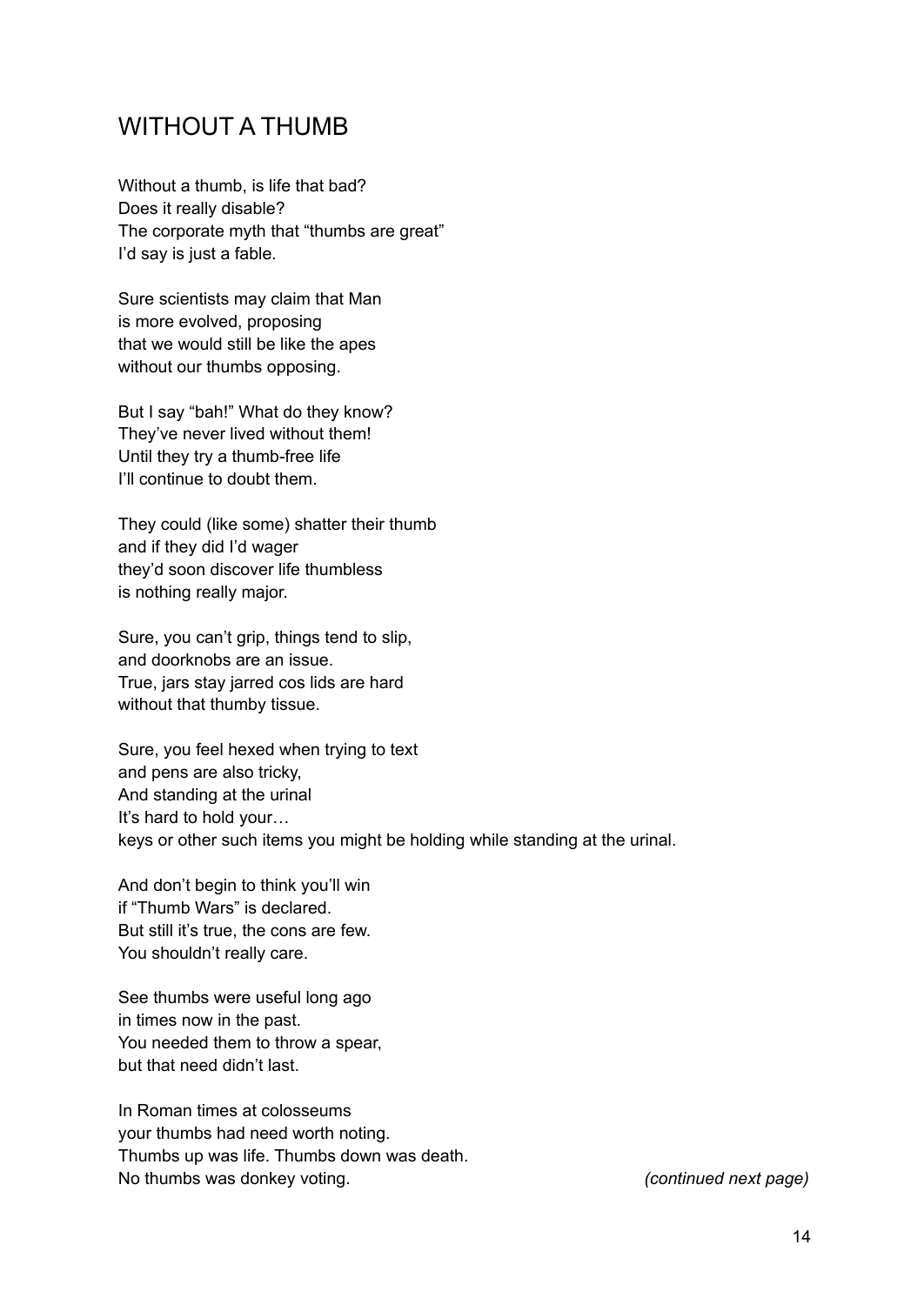In times Shakespearian you'd bite your thumb to pick a fight. Since then it has evolved across two digits to the right.

And in more recent times people used thumbs to go hitch hiking. But now with global warming those without a car are biking.

Even now babies don't need thumbs to suck them til they tire. We've now replaced God-given thumbs with plastic pacifier!

So you can see, without a thumb your life won't really change. Sure, if you tried to be The Fonz, your catch cry might look strange,

But generally, you will be fine. In fact life can be greater! Who cares if you can't count to 5. Just use a calculator.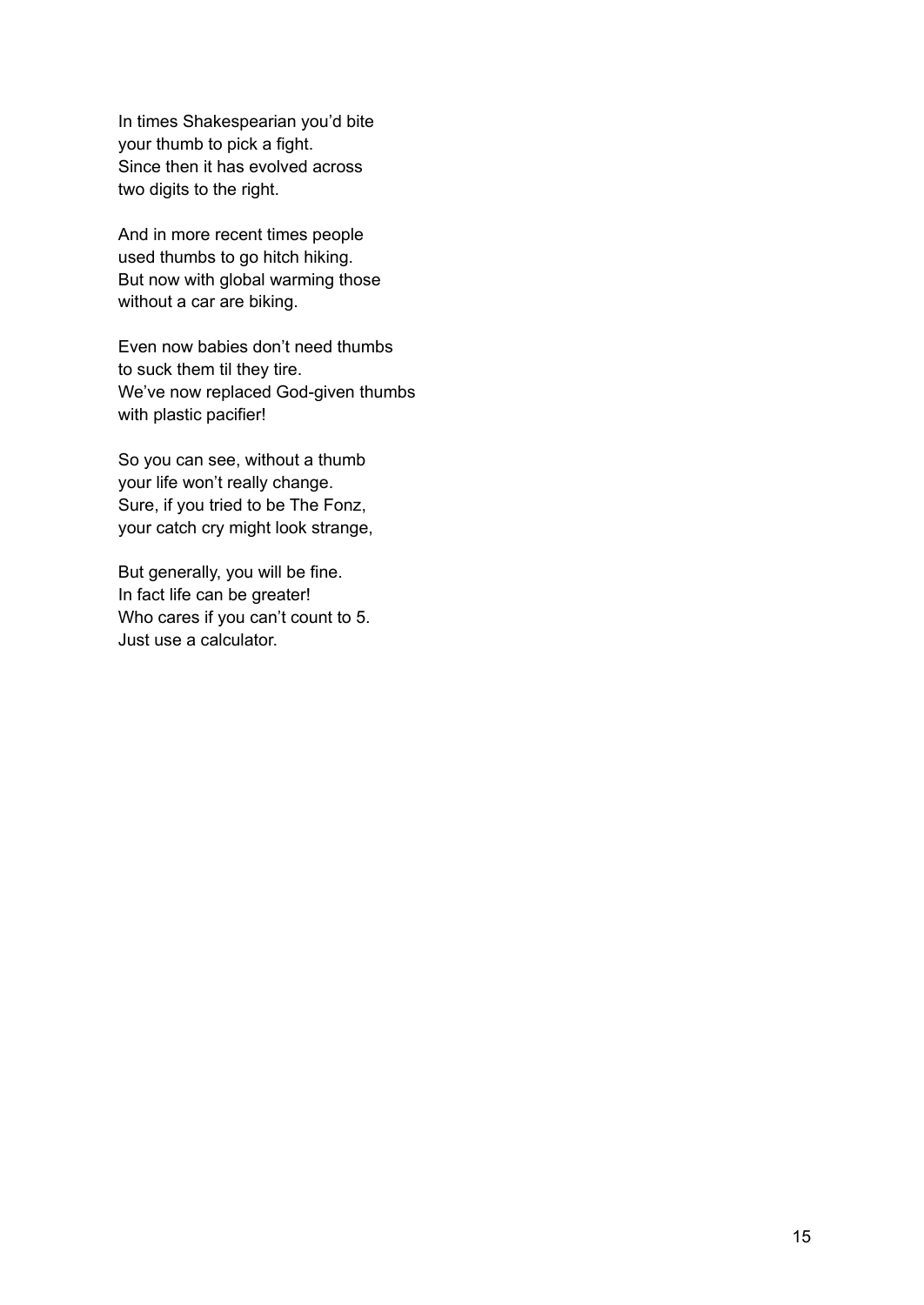#### <span id="page-16-0"></span>KNOW THYSELF

Alcohol's a funny thing It has different effects For some it's fun and merriment For some their life it wrecks

For some the rum's a welcome friend For some it is a foe For some they wouldn't touch the stuff So they would never know

For some the cost of buying beer Is all they'll ever spend For some their health and happiness Is their costly dividend.

For some it makes them giggle For others makes them spew Some speak more truth, some speak more slurred And some swear black and blue.

Some turn into a rhino And start looking for a fight Some turn into an owl And party long into the night

Some turn into a reindeer As their nose is turning red Some turn into a mole And say, "I'm turning in to bed!"

Some turn into an angel With a love for everyone. Some turn into a devil With a lust for more than fun.

So know thyself, that's my advice And if you drink, please heed it Don't kill your final brain cell You may find one day you need it.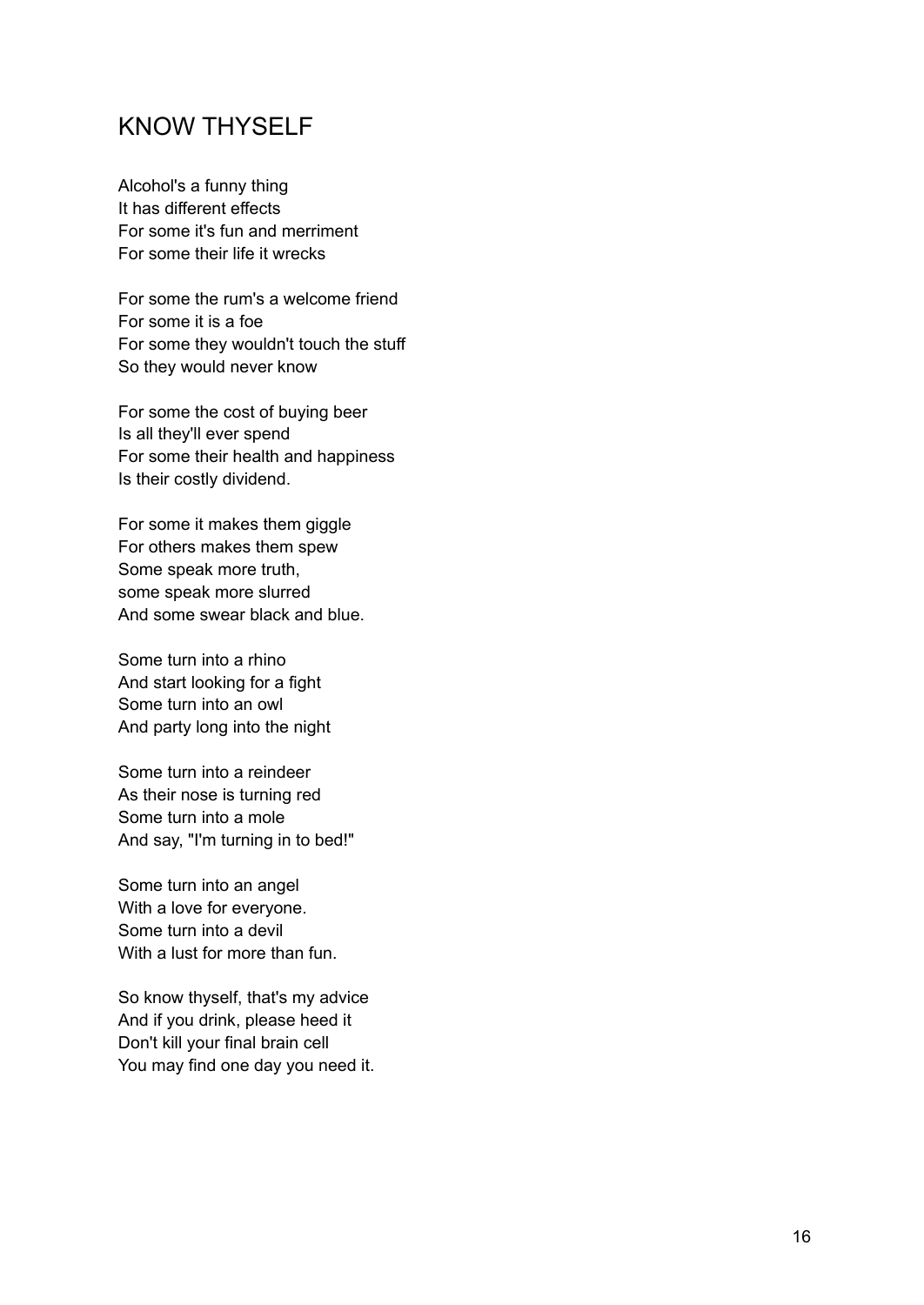#### <span id="page-17-0"></span>BRAAAINS

In post-apocalyptic tales You'll hear the zombies groaning. But just one clear specific word Is all they're ever moaning.

"Braaains!!" That's all the undead say, With hunger never sated. But why are zombies into brains? The topic's much debated.

The science of Zombology Has studied this for years, And yet despite extensive tests Results are still unclear.

Some theorize the dead know they've Lost their humanity, And hope that eating brains just might Restore their sanity.

Some note that zombies run and climb As slowly as a tortoise, So seek the stem cells found in brains To stave off rigamortis.

Another theory poses zombies Simply like the taste. Though I worry what the tests involved On which this theory's based.

Some wilder theories pose that Zombies are simply misheard. Their seeking justice for their death And "Blaims" is the true word.

What is the truth? Who really knows? The research needs more tweaking. It's hard to study zombies While you're running from them shrieking.

So the answer to this mystery Perhaps we'll never find. For the brain that holds the secret Is the zombie's mindless mind.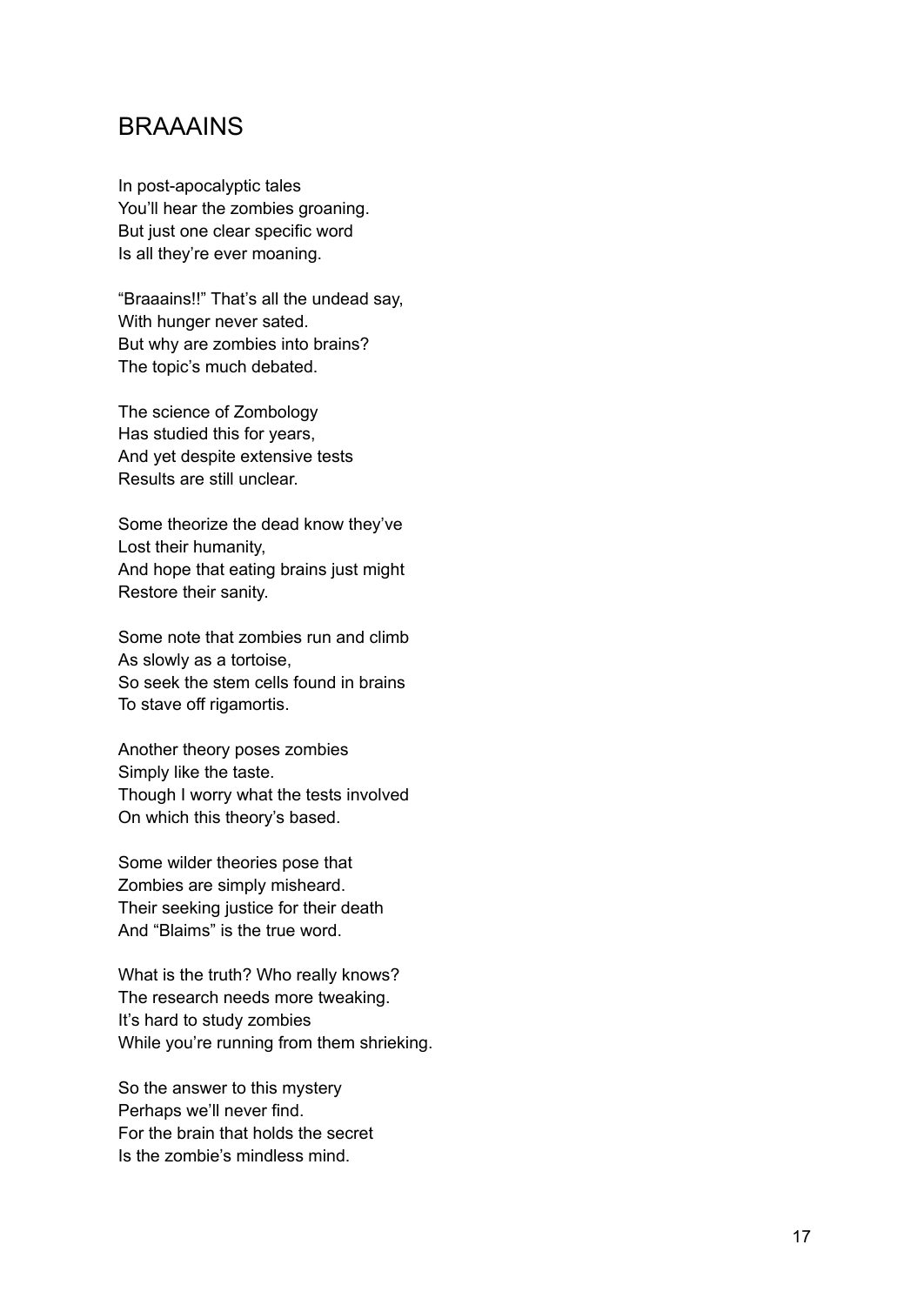#### <span id="page-18-0"></span>MARY HAD AN EVIL LAMB

Mary had a little lamb, It's fleece was black as night. It's eyes were red as lava pits That glowed with hellish light.

It had two evil bat-like wings And horns on its head. It followed Mary day & night – The sleepless walking dead.

She broke the rules & brought to school This demon lamb from hell. It ate her class & teachers too, Which broke the rules as well.

But why is Mary even with This lamb as black as pitch? Is young Mary a Satanist? A Psychopath? A Witch?

And where's the lamb we know & love? The one as white as snow? Well, listen up for this sad tale Starts many moons ago…

Mary once had a little lamb Whose fleece was pure & white, But this lamb had… an evil twin Whose fleece was black as night.

One night when Mary & her lamb Were peacefully asleep, The evil twin came silently And ate its brother sheep!!

From that day forth, the lamb of night Replaced the lamb of snow, And now everywhere Mary went This evil lamb would go.

But why did Mary do nothing? Was not she good & kind? The sad truth is, she never knew. Mary, my friends, was blind.

*(continued next page)*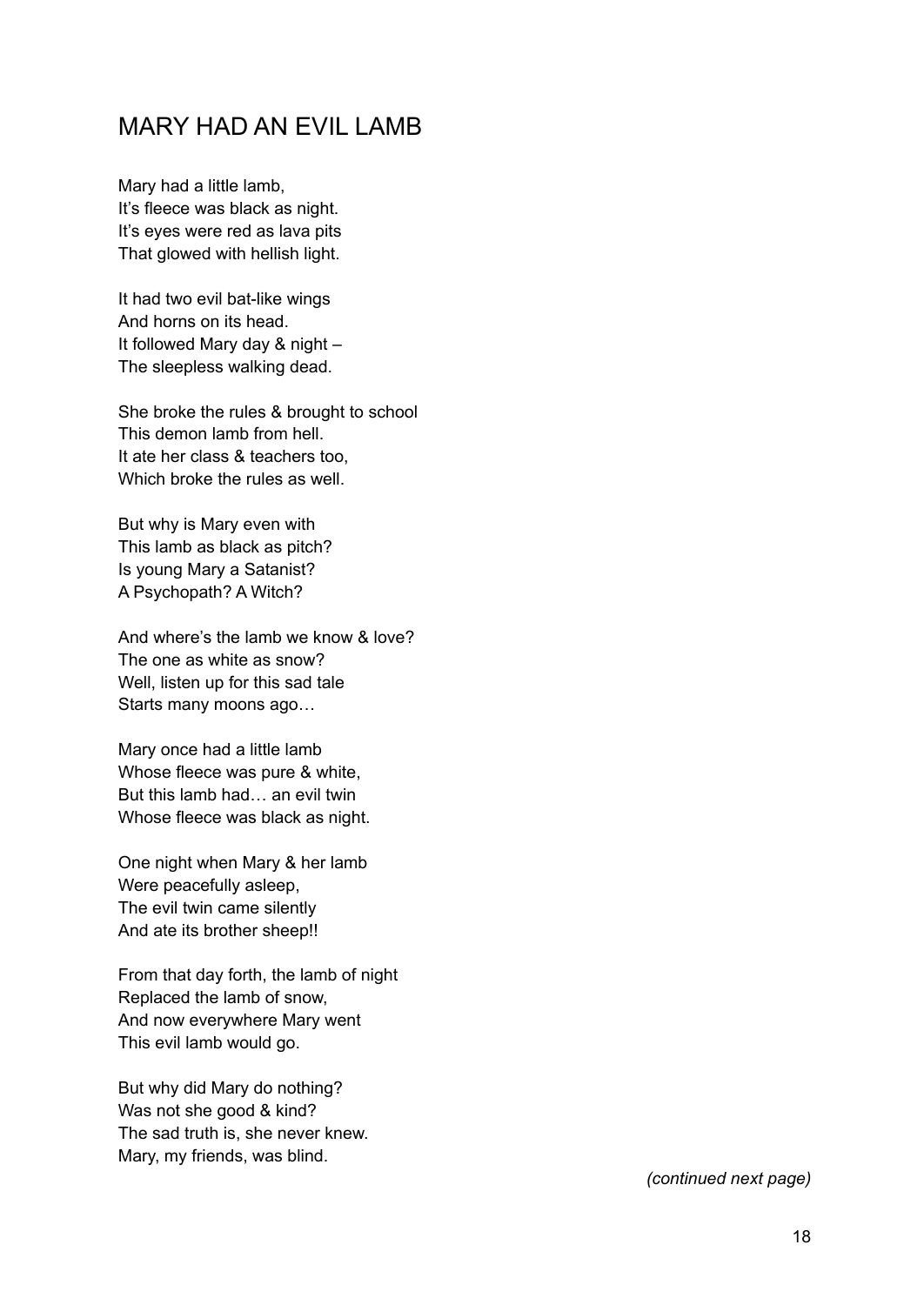And so, for years, her ignorance Allowed this evil beast To follow her & meet her friends And maim & kill & feast!

Even when it stopped saying, "baa" And started moaning, "braaains!" Sweet Mary, in her innocence, She never once complains.

Until one tragic, fateful day This lamb as black as hell, To satisfy its need for flesh, Ate poor Mary, as well.

So learn the moral of this tale. Avoid this blood & gore. If you're blind & you need a pet, Stick with a Labrador.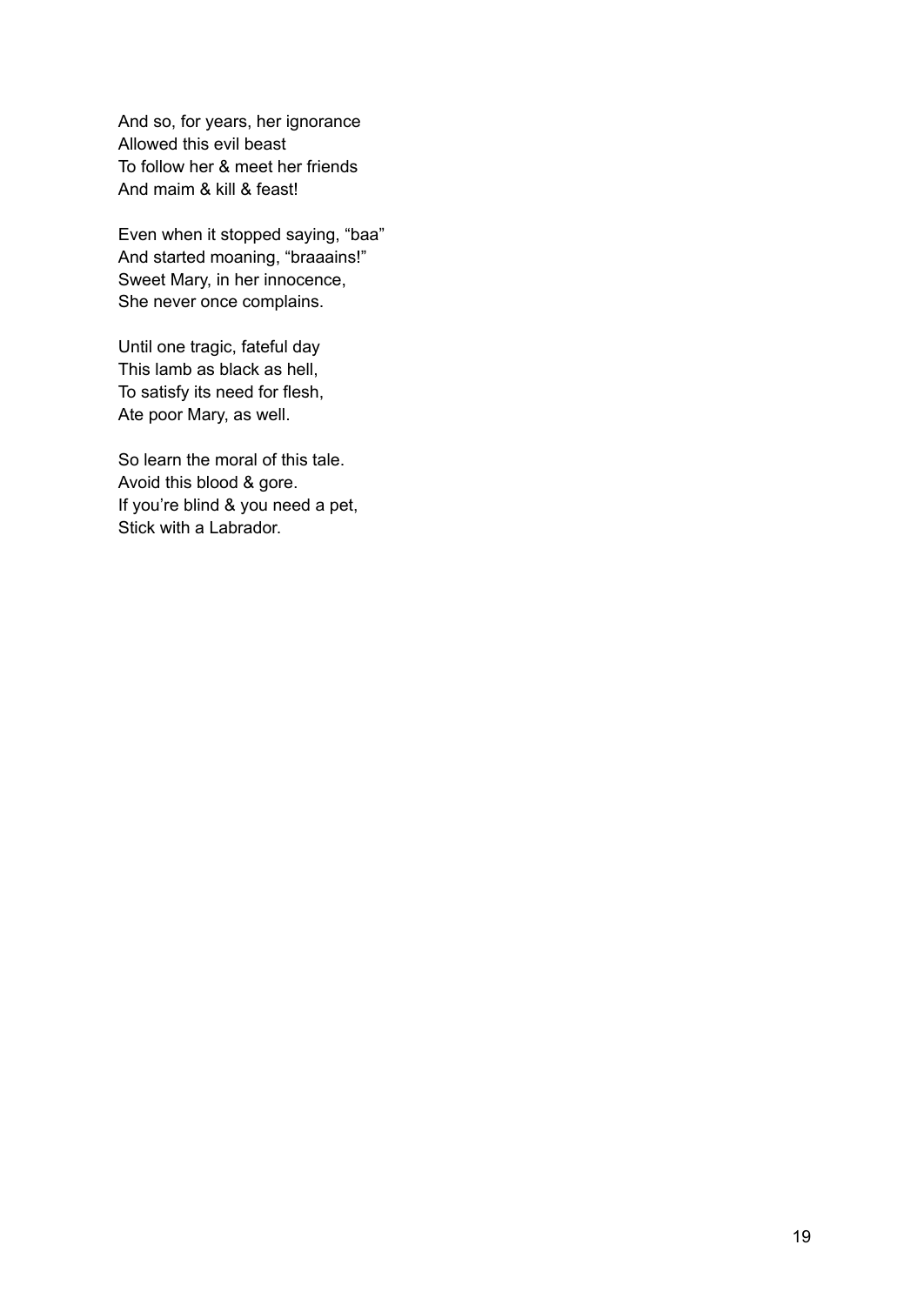# <span id="page-20-0"></span>McGLOON'S BALLOONS

*(best spoken with a Scottish accent emphasising the oo's)*

One afternoon, Lachlan McGloon was driving to the Melbourne Zoo. His young nephew was turning two and he was late, so off he zoomed!

Inside his BMW he had a bunch of blue balloons. He'd give them to his young nephew as long as he could get there soon.

But as the Zoo came into view, the blue balloons across him flew! He canna see through! They blocked his view! So blindly he sped to the Zoo.

With a mighty BOOM he crashed right through the front gate to the Melbourne Zoo. The guard said, "HEY YOU!! You canna do that, you must park and then pay too!"

But like a hoon, Lachlan McGloon sped off into the busy Zoo Past kangaroos and cockatoos and lions left looking confused.

Right past emus and turtles too and lizards with their tongues of blue, Straight past gnus who just said moo and doves so scared they lost their coo

Past brave baboons who flung their poo, but none could stop his journey through. Until he reached the Court of Food, or "food court" as it may be known by you.

The children screamed as at them he flew. What was Lachlan McGloon to do? He canna see! He has no clue! Those darn balloons still blocked his view!

He slammed the brakes, while praying to the God he knew would see him through. His screeching BMW crashed to a halt as if by glue!

Now bruised, confused and woozy too, with messed hairdo and one lost shoe, Lachlan McGloon emerged to view his car just missed his young nephew.

"It's you! It's you!" cried his nephew, who round his neck his arms he threw. Then from the car Lachlan McGloon, retrieved the bunch of blue balloons.

The crash had sadly popped a few, but when he viewed that boy aged two, 'Spite all he'd been through, yes he knew it was true, he was glad he had come that day to the Zoo.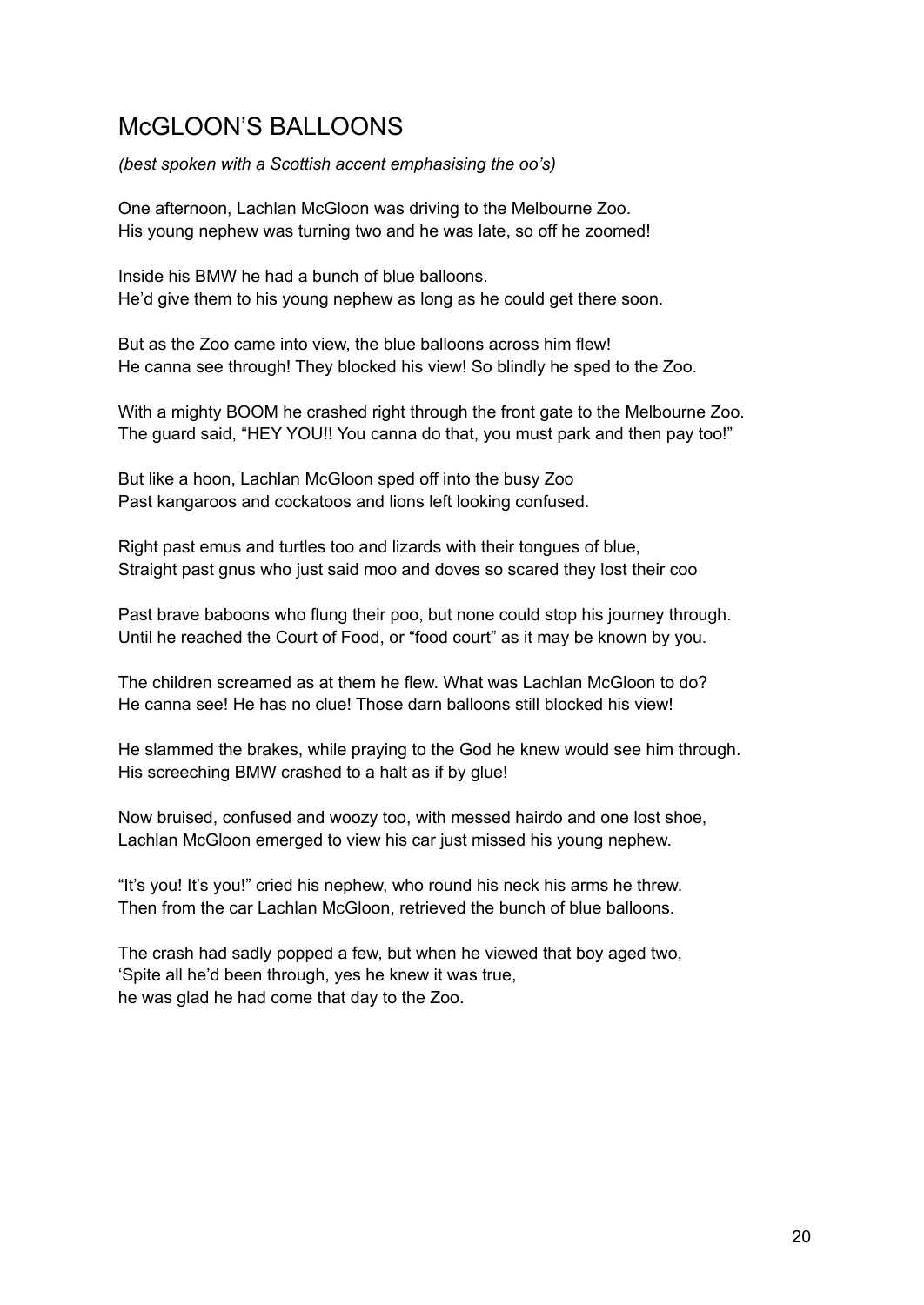# **TONGUE-TWISTERS**

# <span id="page-21-0"></span>SELLING SEA SHELLS

She sells sea shells by the sea shore.

"A sure thing!" thought she, but she saw not the flaw in her sea shore store.

You see, she had to shut her sea shells shop as soon as sea shore shoppers started to see that being by the sea shore they could simply sample shells for free.

They soon could see her sea shells shop was just a sham to scam shoppers, and so they shunned and shamed her as a selfish shellfish-selling charlatan.

She now sells sea shells by the sea shore no more.

# <span id="page-21-1"></span>PAUL THE APOSTLE

Paul the apostle opposes apostasy posting epistles appealing to pastors.

The pastor approves the apostle's epistles then preaches appropriate plain application.

The people apply the apostle's epistles by paying attention to pastoral preaching.

So the preachers and pastors and people all partner in the pastoral purpose of the apostle's epistles.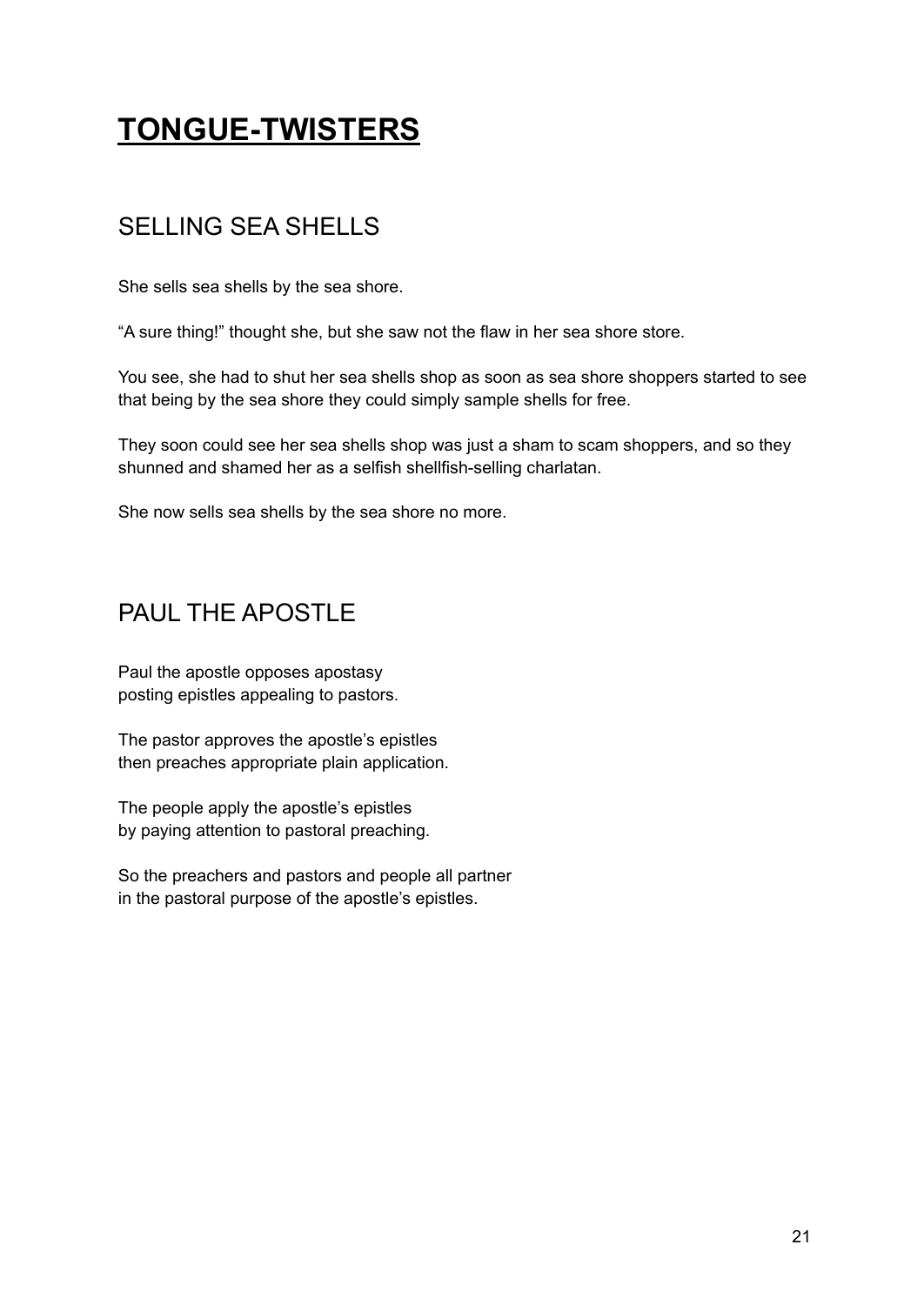# <span id="page-22-0"></span>A BETTER BETTY BOTTER

Betty Botter bought some butter, "But", she said, "This butter's bitter. If I put it in my batter, it'll make my batter bitter. But if I buy a better butter, it'll make my batter better.

But Betty's brother Buddy Botter said, "Why not try adding water?" So Betty Botter blended bitter butter with a bit of water that her brother Buddy brought her. But no matter how much water, the bitter batter wasn't better. All it was was a bit wetter.

"Wet and bitter batter isn't better!" Betty barked, but before her brother said rebuttal, Betty's mother butted in. "I'm sure it could be a bit better. Why not add bit of feta? Salt'll balance out the bitter, and absorb a bit of water."

Then Betty's father Mr Botter contributed to the banter, "Back when I was but a boy, my best friend Billy's, neighbour's, barber's brother was a brilliant baker. He always bragged he blended better with the best electric beater. Your broken, busted baby beater is why your batter isn't better."

Though it sounds bonkers, Betty Botter couldn't let this batter beat her. So Betty, bartered, begged and bought a brand new, bright blue, Breville beater!

Then with the best electric beater she beat the batter mixed with feta, blending water Buddy brought her in with bits of bitter butter. And in the end this beaten blend of wetter, bitter, feta batter, was just plain bad and Betty muttered "I shoulda bought a better butter."

Her brother Buddy smiled and bade her, "Come on Betty, don't be bitter. Sure we botched a basic batter But we're blessed with something better. You see, what matters is not batters But bonding with our fellow Botters."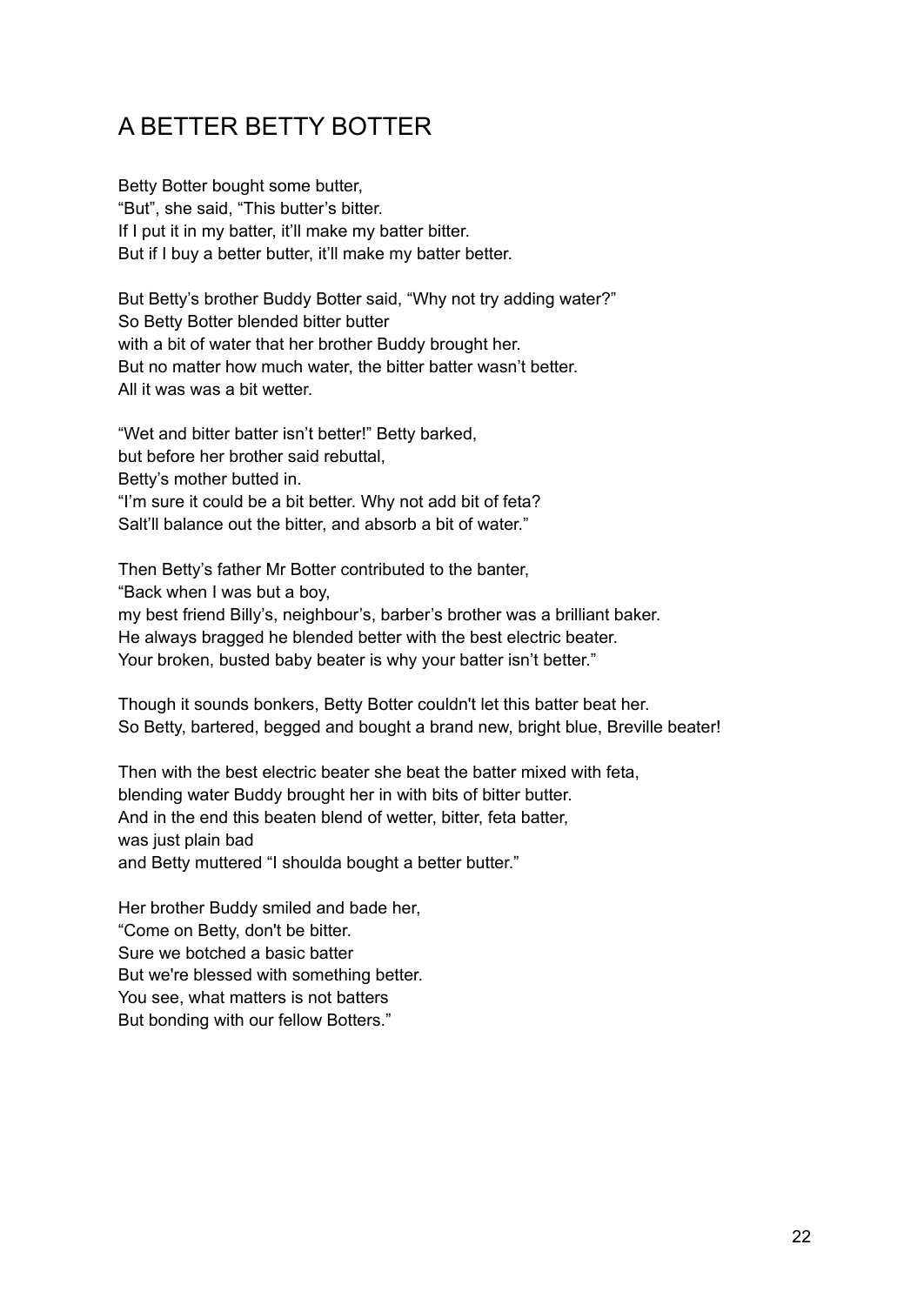#### A POSITIVE TEST

*A poem about the morning Cat found out she had covid.*

The day that Cat had done a RAT, she'd had a little cough. She'd woken up before me, just feeling a bit off.

She saw the lines and knew the truth, then by my head she rest That little stick that sealed her fate. It was a positive test.

I woke from my sweet slumber. Blissfully unaware. And once my eyes adjusted, I saw her standing there.

She nodded at the pillow and instantly I guessed. My gut felt sick. Then saw the stick. It was a positive test.

We'd wondered for a long time whether this would come along. We'd put our life in God's good hands, and knew He'd do no wrong.

We'd asked for His provision. We'd asked that we'd be blessed. And now we prayed because we saw… it was a positive test.

Our faith was being tested. So would we trust His hands? It's funny how a little stick can change all of your plans!

The illusion of being in control can easily be messed. And what had burst that bubble now? It was a positive test.

But though we reeled at changing plans, we knew God wrote our story. And so we hugged, held hands and prayed and gave God all the glory.

And as we prayed our heart was filled with joy within our chest. This test of faith was positive. It was a positive test.

But there's a twist… Though she did learn she had covid that day, She'd also done another test, and that was what she lay

Upon the pillow next to me. And this one was the best. For six long years we'd longed for this. It was a positive test.